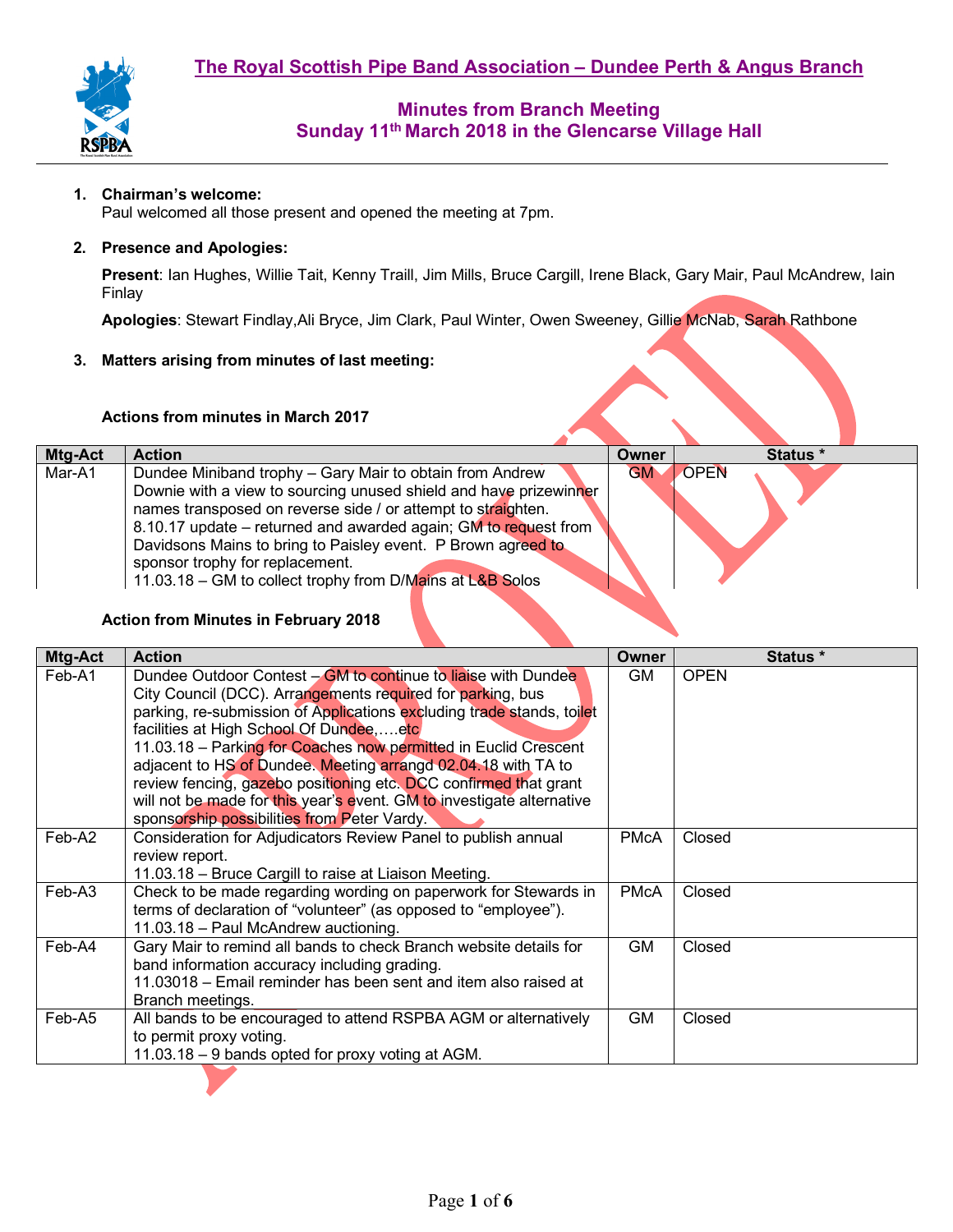

#### **Further matters arising:**

- None.
- 4. **Approval of previous minutes**  Approved; Bruce Cargill, Seconded: Jim Mills
- **5. Correspondence:** Gary Mair summarised the following items
	- Details provided to RSPBA HQ on Branch costs for education during 2017 season. 10% refund available to Branch for all education costs incurred.
		- 11-03-18 no reply as yet from RSPBA HQ. GM to re-send email.
	- Dundee City have confirmed in writing that coach parking will be made available in Euclid Crescent adjacent to High School Of Dundee.
	- Information received from Kinross & District that a new project is trying to get off the ground to create a youth piping and drumming initiative in Perth & Kinross Schools within the Kinross High School catchment area. Members of Kinross & District have committed to help along with support from Perth & Kinross Council and Scottish Schools Pipes and Drums Trust. Branch have been asked if they can help by advertising for potential tutors. Gary Mair has contact the project steering group Chairman for a Draft advert. 11-03-18 – Advert to all Branch bands was emailed 04.03.18.
	- Due to other weekly travel commitments, Sarah Rathbone (Perth & District) has informed that Branch that she will be unable to attend Branch meetings for the foreseeable future.
	- Email from Cupar Highland Games via RSPBA HQ looking for pipe bands form Fife area that could play at their Games day on 17<sup>th</sup> June. GM to reply suggesting City Of St Andrews and/or Burntisland Pipe Bands.

#### **6. Treasurer's Report:**

- Irene Black presented the accounts (confidential).
- **7. Music Board Report:** Bruce Cargill reported as follows
	- Bruce thanked all Branch bands for their support at this year's RSPBA AGM which was held in Trades Hall, Glasgow on Saturday, 10<sup>th</sup> March. Voting results from the Order Paper are detailed in Director's Report below.
	- The Music Board would like to hear ideas from Branch bands on their thoughts on how to make 2-day World Championships a better spectacle. One idea (from outwith the Branch) is to have Friday as the "Junior" day with all NJ and Juvenile events being held on a single day. Any ideas should be sent to Bruce Cargill directly or via the Branch Secretary.
	- There is 1 new band into the Branch High School of Dundee, Grade Novice Juvenile B.
	- The next Music Board meeting is scheduled for 14<sup>th</sup> April 2018.

### **8. Director's Report:** Paul McAndrew reported as follows -

- 2018 RSPBA AGM voting results as follows:
	- o **OR1-2018 Confer / Comment on a Performance** Carried Carried<br>Comment College Context Carried Carried
		-
	- o OR2-2018 Pipe Band College Carried Carried<br>Component Carried Control of DR3-2018 MB Piping & Drumming Representatives Carried o OR3-2018 MB Piping & Drumming Representatives Carried<br>Cors Carried Carried Carried
	- o OR4-2018 Increase Number Of Directors
		-
	- o MR1-2018 Qualifying Period<br>
	MR2-2018 G4 Dual Registration Leading Drummer Not Carried MR2-2018 G4 Dual Registration Leading Drummer
- RSPBA HQ renovation plans have been submitted for planning approval. It is hoped that approval will be granted by May 2018 and work can commence in June with a project estimated timeline of 10 months.
- Bids to host the European and UK Championship events have a revised closing date on 26<sup>th</sup> April 2018.
- At the 2018 AGM, Gordon Hamill stood down as Chairman. The new Chairman voted in is John Hughes. His previous role as Vice-Chairman is taken over by Paul Brown, previously Director of North East England Branch. Gordon Hamill will remain involved in RSPBA activities as a Director at GWOS Branch.
- Mackenzie Caledonian NJ PB have received a monetary payment from the National Juvenile Pipe Band Fund.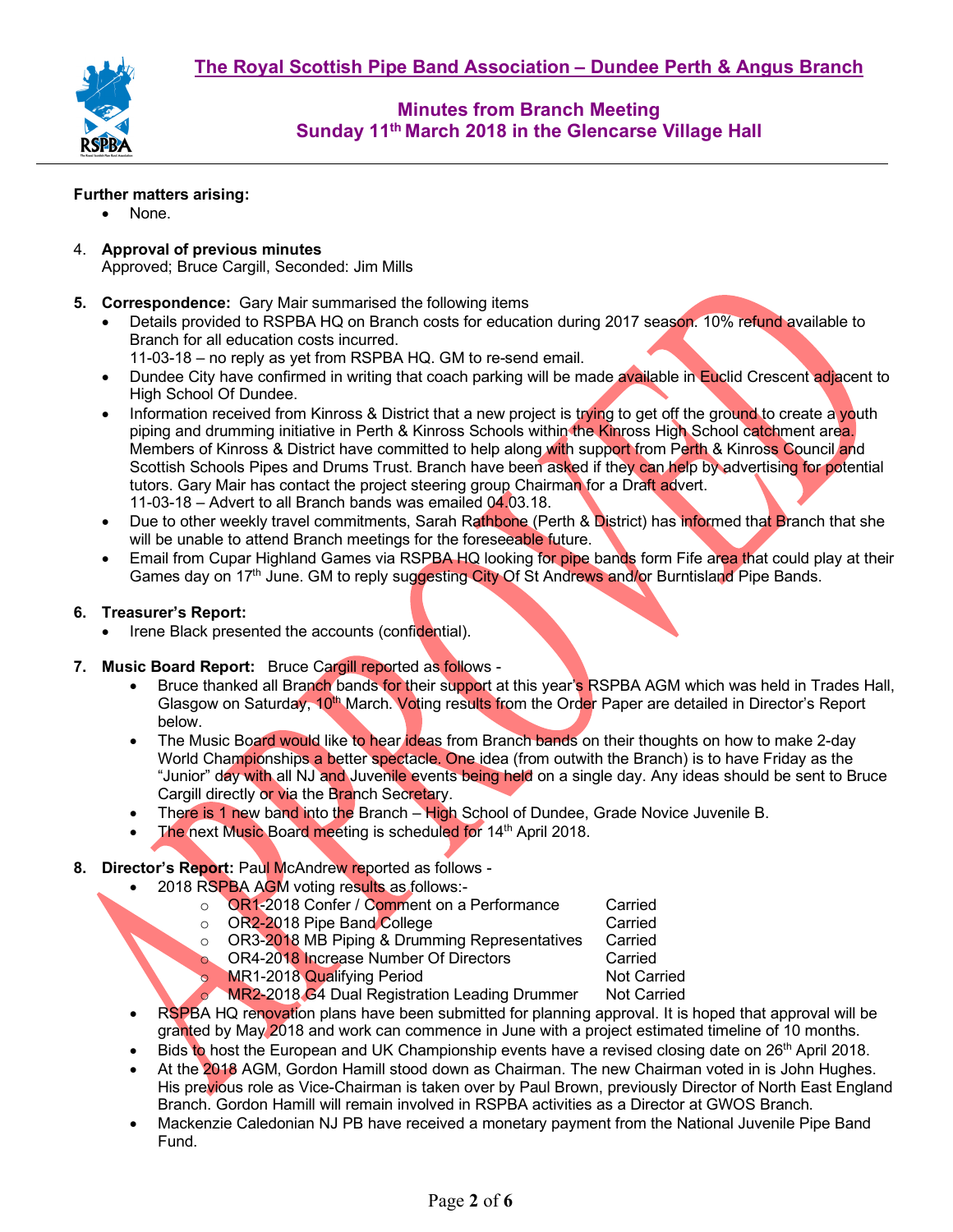

#### **9. Education**

- In excess of 40 candidates undertook PDQB / SQA study programme arranged by the Branch with examinations being held in December 2017. Results and SQA certificates have been issued directly to candidates from SQA. It is recognized that improvements to the process of notification of results is required and this will be done for future programmes.
- A summary of relevant (specific band) results will be sent to Branch band Secretaries.
- Dates for the 2018 programme have been set and will be published to all bands in due course.
- The Branch will once again sponsor the piping, snare and tenor novice sections winners from the November 2017 Branch Solos to attend Glasgow 2018 Summer School.

#### **10. Media Report:**

- **Branch Website:** All website change request / input / updates can be emailed at any time to the Branch **Secretary**
- **Branch Facebook page**: This medial format continues to be a successful route for information sharing. Requests by bands for information onto the Branch Facebook page can be made either directly to Stewart Findlay or via the Branch Secretary.

#### **11. AOCB:**

• Kenny Trail (Kelty and Blairadam) requested clarification from AGM booklet regarding aspects of Adjudicators' Panel Management Board Report. Clarification was given by Paul McAndrew.

#### **12. New Action Items**

| Mtg-Act | <b>Action</b>                                                                                                                                                      | Owner | Status * |
|---------|--------------------------------------------------------------------------------------------------------------------------------------------------------------------|-------|----------|
| Mar-18  | GM to email B Cargill requesting publication of Adjudicators'<br>Review Panel annual review report                                                                 | GM.   | Open     |
| Mar-18  | GM to email Peter Vardy enquiring about sponsorship for 2018<br>Dundee City Outdoor contest                                                                        | GM.   | Open     |
| Mar-18  | GM to re-send email to RSPBA HQ requesting 10% education<br>expenditure refund from 2017 costs                                                                     | GM    | Open     |
| Mar-18  | GM to email outstanding SQA examination candidates suggesting<br>either Sat/Sun 14th / 15th April                                                                  | GM    | Open     |
| Mar-18  | GM to email all Branch bands asking for possible candidates to<br>represent Branch as 2 <sup>nd</sup> Music Board representative alongside<br><b>Bruce Cargill</b> | GM    | Open     |

### **13. Next Branch Meeting Date(s):**

Branch Meetings 29th April 7th October 2<sup>nd</sup> December AGM 4<sup>th</sup> November

The meeting closed at 21:45pm.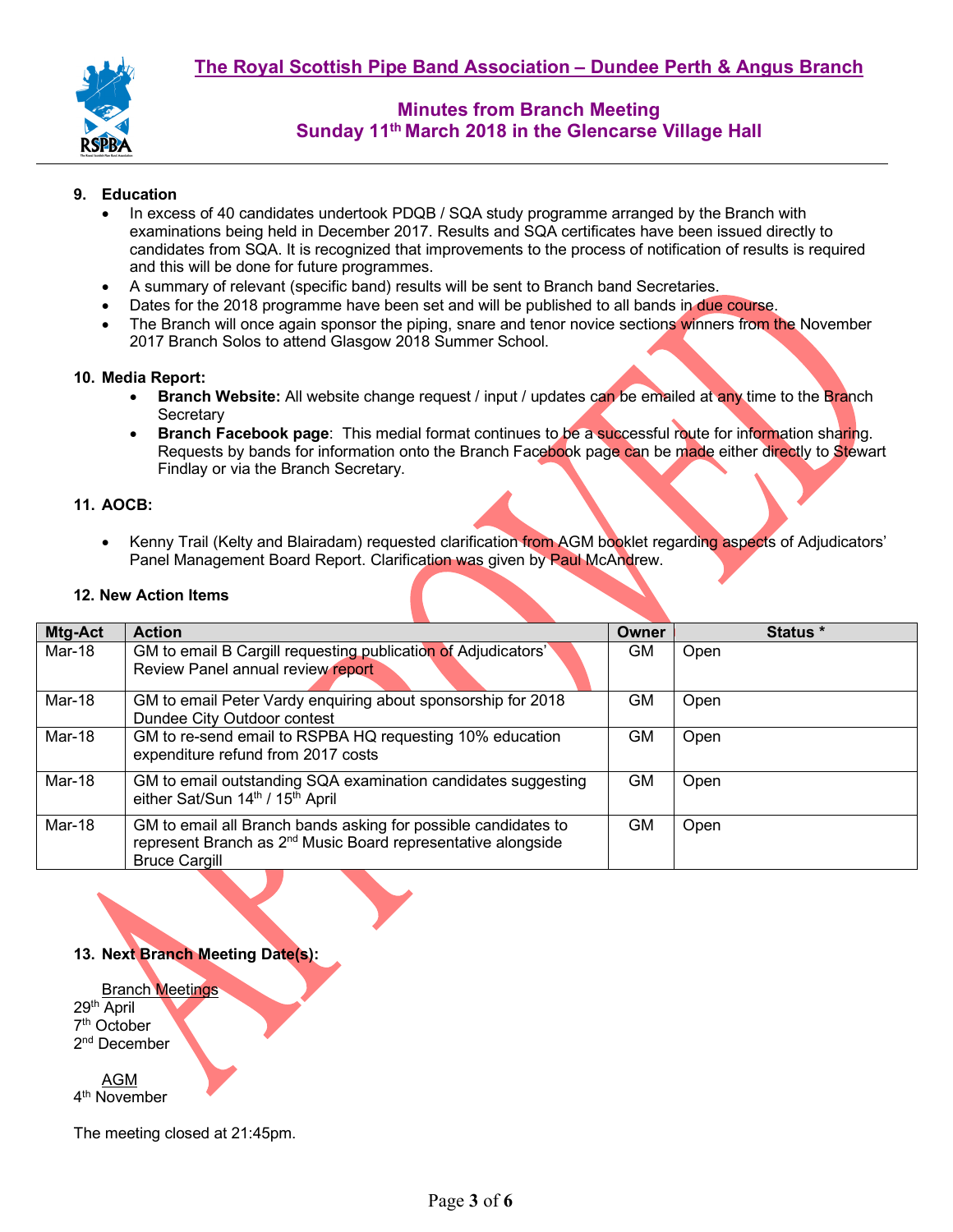

# **ARCHIVED ACTIONS**

### **Actions from minutes in December 2015**

| Mtg-Act | <b>Action</b>                                                                                                                                                                                                                                                                                                                                                                                         | <b>Owner</b> | Status *                                           |
|---------|-------------------------------------------------------------------------------------------------------------------------------------------------------------------------------------------------------------------------------------------------------------------------------------------------------------------------------------------------------------------------------------------------------|--------------|----------------------------------------------------|
| Dec-A1  | GM to review wording of potential intro of rules in line with<br>comments received from Perth & District. Draft rules<br>circulated by GM 30.11.16. $12.3.17 -$ insufficient time to<br>discuss at previous meeting. PMcA summarised<br>Constitution states rules to be avail on website; once<br>adopted this will be made available online. Proposed by<br>Bruce Cargill, seconded by Gillie McNab. | Gary         | 8.10 CLOSED - uploaded online with<br>branch rules |
|         | <b>Actions from minutes in December 2016</b>                                                                                                                                                                                                                                                                                                                                                          |              |                                                    |

| Mtg-Act | <b>Action</b>                                               | Owner | Status *                              |
|---------|-------------------------------------------------------------|-------|---------------------------------------|
| Dec-AA3 | Perth Games 13.8. 17 - awaiting conf if event will go ahead | Gary  | CLOSED. Event did not go ahead.       |
|         | as a contest or with guest bands only. GM to approach       |       | 2018 event to take place at an        |
|         | new Games Secretary to seek clarification; everyone keen    |       | alternative venue (Perth Racecourse). |
|         | to see this contest remain, $12.2.17 - PMcA$ noted the 2018 |       |                                       |
|         | event due to fall on the day before the Worlds. 12.3.17 -   |       |                                       |
|         | GM submitted online enquiry to Games website; awaiting      |       |                                       |
|         | response. Ali Bryce advised of recent meeting outlining     |       |                                       |
|         | proposal to run similar event to last year (no comp).       |       |                                       |
| Dec-AA4 | Inclusion of additional column on branch contest            | Gary  | OPEN 8.10 - purely as an exercise to  |
|         | spreadsheet to include Major results for comparison         |       | see if we wish to pursue for 2018.    |
|         | exercise. Action Gary Mair to progress spreadsheet update   |       | 04.02.18 - CLOSED                     |
|         | and do a measurement for this year's results.               |       |                                       |
|         | 04.02.18 - Branch Championships shall only comprise of      |       |                                       |
|         | minors held within Branch area.                             |       |                                       |
|         |                                                             |       |                                       |

# **Actions from minutes in March 2017**

| <b>Mtg-Act</b> | <b>Action</b>                                                                                                                                                                                                                                                                                                                                                                                                                                   | Owner             | <b>Status</b> * |
|----------------|-------------------------------------------------------------------------------------------------------------------------------------------------------------------------------------------------------------------------------------------------------------------------------------------------------------------------------------------------------------------------------------------------------------------------------------------------|-------------------|-----------------|
| Mar-A9         | Gary Mair to approach Common Good Fund and ascertain status.<br>8.10.17 update - this was specifically carried out for the Dundee<br>contest and was awarded.                                                                                                                                                                                                                                                                                   | GM                | <b>CLOSED</b>   |
| Mar-A12        | Consideration to circulate MAP guidance document to Branch.<br>30.4.17 GM searched under 'Learning' but unable to locate. GM to<br>submit request to HQ (or Paul Brown). PMcA to scan as one<br>document and Jason Lafferty to upload thereafter.<br>8.10.17 update – Paul McAndrew advised unable to locate original<br>MAP document. Issue with copyright previously so was removed<br>from website.                                          | GM.               | <b>CLOSED</b>   |
| Mar-A13        | Paul McAndrew and Gary Mair to finalise SQA qualifications<br>programme.<br>30.4.17 – GM confirmed email circulated 13.3.17 with dates and<br>initial outline. Awaiting further information from Tam Brown (with a<br>view to possibly compressing to single days rather than whole<br>weekends). GM confirmed numbers required ASAP from each<br>band (with RSPBA band number and instrument stipulated).<br>8.10.17 - SQA programme underway. | <b>PMcA</b><br>GM | <b>CLOSED</b>   |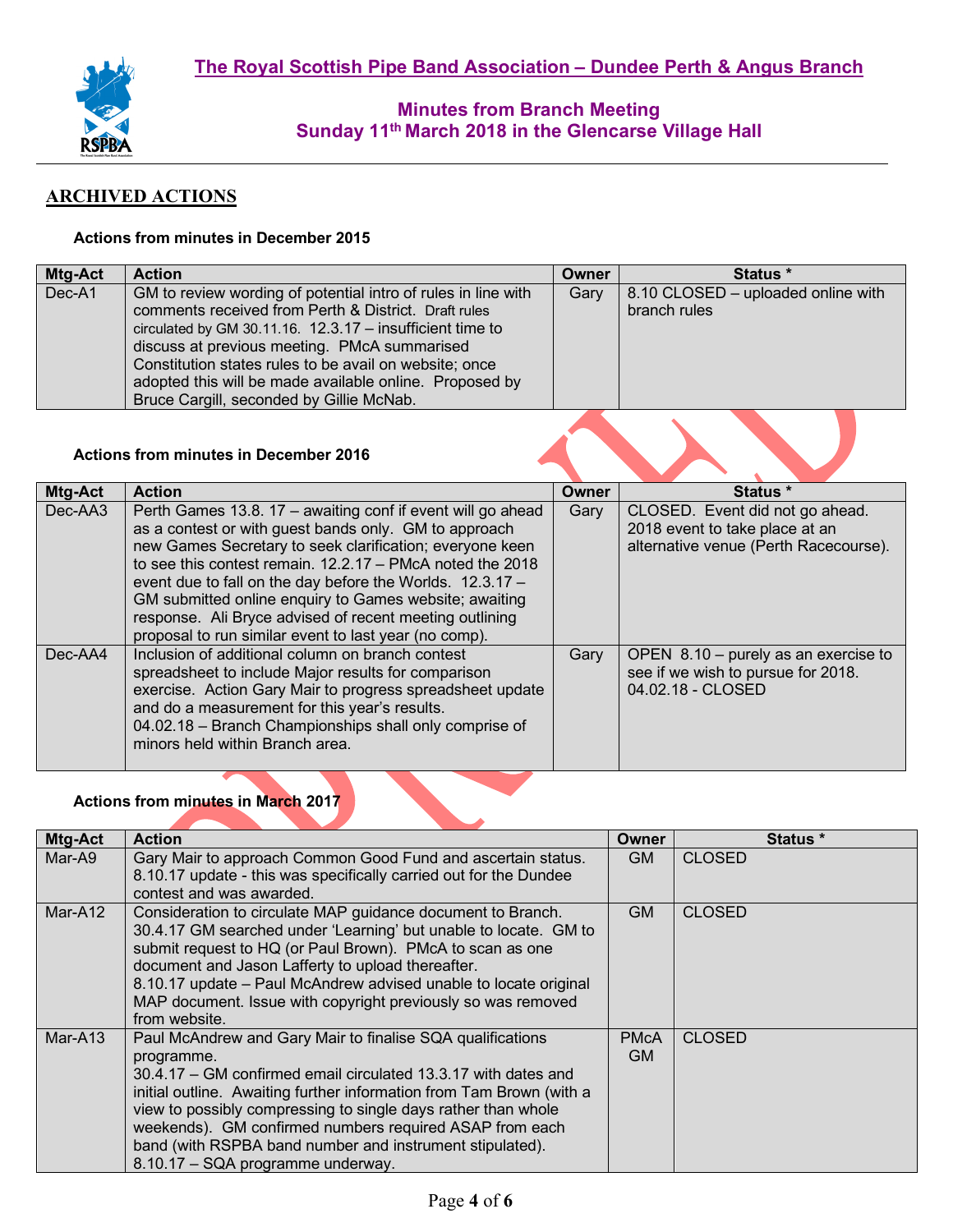

#### **Actions from Minutes in April 2017**

| Mtg-Act | <b>Action</b>                                                                                                                                                                                                                                                                                                                                                                                                                                                                                                                                                                                                                                                                                                                                                                    | Owner              | Status *                                           |
|---------|----------------------------------------------------------------------------------------------------------------------------------------------------------------------------------------------------------------------------------------------------------------------------------------------------------------------------------------------------------------------------------------------------------------------------------------------------------------------------------------------------------------------------------------------------------------------------------------------------------------------------------------------------------------------------------------------------------------------------------------------------------------------------------|--------------------|----------------------------------------------------|
| Apr-A1  | Guidance expected to go online for prescribed tunes.                                                                                                                                                                                                                                                                                                                                                                                                                                                                                                                                                                                                                                                                                                                             | <b>BC</b>          | <b>CLOSED</b>                                      |
| Apr-A2  | World solo drumming qualifier - PMcA to follow-up with Paul Brown<br>re. dates and proposals for 2018.<br>8.10.17 update - Paul McAndrew confirmed event had moved to<br>Kingdom Solos; awaiting confirmation of a date (usually last<br>Saturday in March or first Saturday in April - awaiting venue<br>availability confirmation from Paul Brown).<br>04.02.18 - date confirmed as 10 <sup>th</sup> March 2018 at Lochgelly High<br>School                                                                                                                                                                                                                                                                                                                                    | <b>PMcA</b>        | <b>CLOSED</b>                                      |
| Apr-A3  | Child Protection - RSPBA guidance to bands update.<br>8.10.17 – original action to be closed and new action to be opened<br>under 'Safe Guarding' to include vulnerable adults.<br>04.02.18 - RSPBA Chief Executive has now signed-off policy;<br>RSPBA website now has link to Disclosure Services, an umbrella<br>body processing Discolsure applications and PVG membership.                                                                                                                                                                                                                                                                                                                                                                                                  | <b>PMcA</b>        | <b>CLOSED</b>                                      |
| Apr-A5  | DPA Branch fund-raising concert - confirmation of date,<br>establishment of working group and general update on progress.<br>8.10.17 - No further progression due to lack of venue to date; Fife<br>Police opting to go to Bucksburn contest instead as we were unable<br>to firm up a Saturday date. Paul McAndrew expressed wish to<br>revisit for 2018 with a different band (around a Grade 1 band not<br>necessarily in the Branch), and look to develop a juvenile concert<br>band. Nicola Liddell stated it was Perth and District Pipe Band's<br>125th year next year so would be keen to see them involved. Paul<br>McAndrew to review dates and approach bands thereafter on<br>shared profit basis.<br>04.02.18 - "Closed" as too many other commitments during 2018. | <b>PMcA</b>        | <b>CLOSED</b>                                      |
| Apr-A6  | AGM (5.11.17) arrangements.<br>8.10.17 update – venue: Glencarse, 6.30pm for 7.00pm (6pm<br>committee meeting to take place prior to AGM).<br>04.02.18 - AGM took place as planned at Glencarse                                                                                                                                                                                                                                                                                                                                                                                                                                                                                                                                                                                  | GM/P<br><b>McA</b> | <b>CLOSED</b>                                      |
| Apr-A7  | Summary of Mini-band contest feedback on formation etc.                                                                                                                                                                                                                                                                                                                                                                                                                                                                                                                                                                                                                                                                                                                          | <b>GM</b>          | CLOSED - to be discussed<br>under 'correspondence' |

# **Action from Minutes in October 2017**

| Mtg-Act | <b>Action</b>                                                      | Owner       | Status *      |
|---------|--------------------------------------------------------------------|-------------|---------------|
| Oct-A1  | Minibands contest – Orkney Pipe Band to perform last to take in to | <b>GM</b>   | <b>CLOSED</b> |
|         | consideration any travel delays.                                   |             |               |
|         | 04.02.18 - Online entries now available; awaiting Orkney entry.    |             |               |
| Oct-A2  | Dundee Contest – awaiting confirmation of 2018 event from          | <b>PMcA</b> | <b>CLOSED</b> |
|         | Dundee City Council, including update on grant application.        | <b>GM</b>   |               |
|         | 04.02.18 - online entry now available.                             |             |               |
| Oct-A3  | 2017 event cancellations - Gary Mair to write to bands who are     | <b>GM</b>   | <b>CLOSED</b> |
|         | entitled to refunds.                                               |             |               |